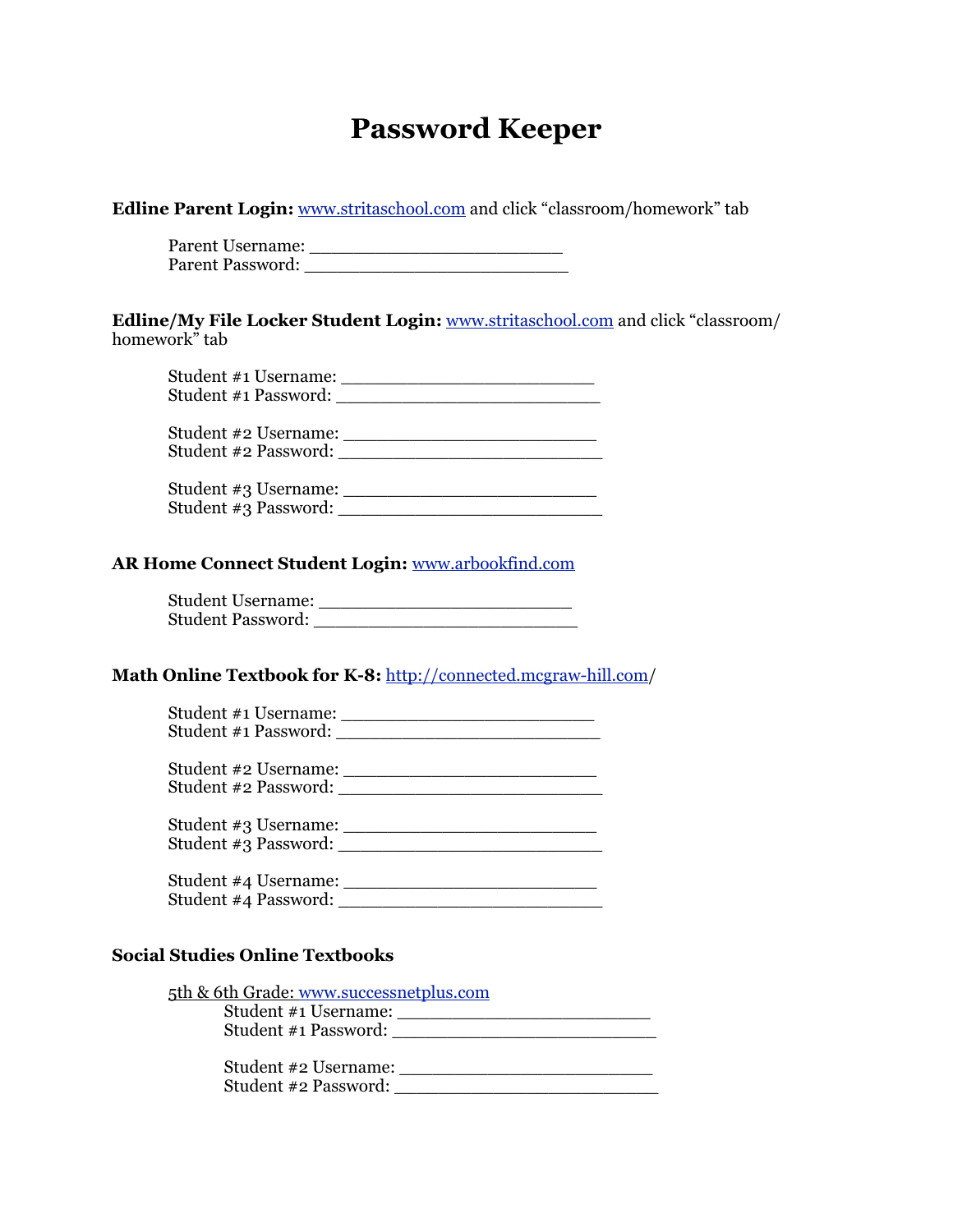| 7th Grade: www.my.hrw.com<br>Student #1 Username:<br>Student #1 Password: |  |
|---------------------------------------------------------------------------|--|
| Student #2 Username:<br>Student #2 Password:                              |  |
| 8th Grade: www.pearsonsuccessnet.com                                      |  |
| Student #1 Username:<br>Student #1 Password:                              |  |

| Student #2 Username: |  |
|----------------------|--|
| Student #2 Password: |  |

## **Science OnlineTextbooks**

| <u>7th &amp; 8th Grade: www.my.hrw.com</u><br>Student #1 Username:                           |
|----------------------------------------------------------------------------------------------|
| Student #1 Password:                                                                         |
| Student #2 Username:<br>Student #2 Password:                                                 |
| <u>7th &amp; 8th Grade: www.scilinks.org</u><br>Student #1 Username:<br>Student #1 Password: |
| Student #2 Username:<br>Student #2 Password:                                                 |

# **Religion Online Textbook**

| 7th & 8th Grade: www.christourlife.com |  |
|----------------------------------------|--|
| Student #1 Username:                   |  |
| Student #1 Password:                   |  |
|                                        |  |

| Student #2 Username: |  |
|----------------------|--|
| Student #2 Password: |  |

#### **Library Resources**

| K-8 Grades: www.stritasolon.follettdestiny.com |
|------------------------------------------------|
| Student #1 Username:                           |
|                                                |
|                                                |
| Student #2 Password:                           |
|                                                |
| Student #3 Password:                           |
| Student #4 Username:                           |